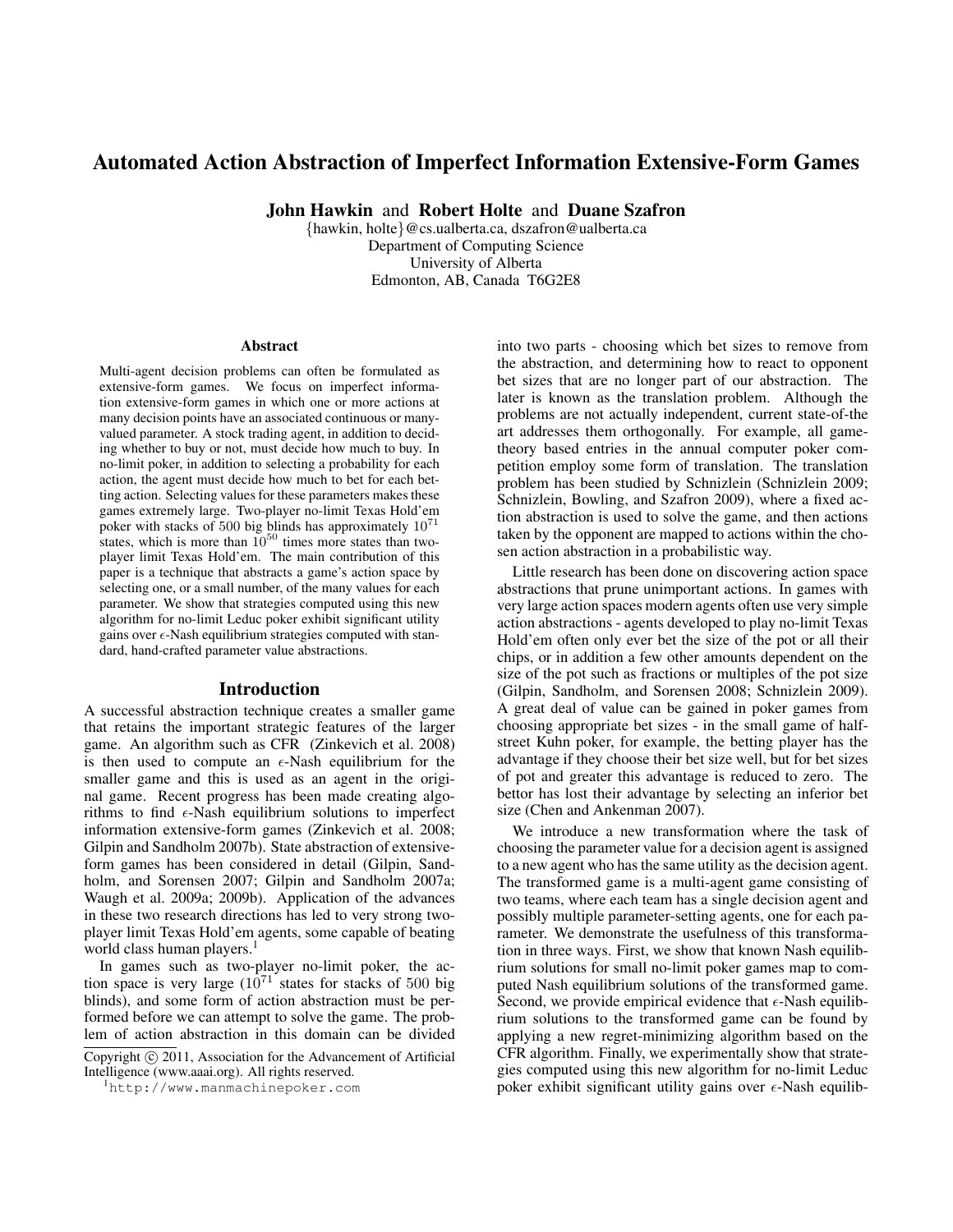rium strategies computed with standard, hand-crafted action abstractions. These results suggest that this technique can be used to select better parameter values in very large multiagent decision problems with parameterized actions, such as full no-limit Texas Hold'em.

# Background

An extensive form game consists of:

- $N$  players.
- A set  $H$  of histories. Each history  $h$  in this set consists of a sequence of valid actions for the game (made by players and chance).
- A set  $Z \subseteq H$  of terminal histories. A terminal history represents the end of the game - no more actions allowed.
- A player function  $P$  that determines whose turn it is at each point in the game. This can be  $P = i$ , meaning player i's turn, or  $\overline{P} = c$ , where c is chance.
- A function  $f_c$  defining the chance probabilities.
- An information partition  $I_i$  for each player i consisting of all of the information sets  $I_i$  for that player. An information set is a set of histories that the player cannot distinguish from one another.
- A utility function  $u_i$  for each player i assigning a real value to each terminal history. This is the payoff for that player when that terminal history is reached.

### Game theory definitions

To play an extensive form game each player must have a strategy. A strategy is a probability distribution over all legal actions available to that player for every possible history. A strategy profile  $\sigma$  is a set of strategies, one for each player, with  $\sigma_i$  being the strategy of player i.  $\sigma_i(I, a)$  is the probability that player  $i$  will take action  $a$  in information set  $I$  if they act according to  $\sigma$ .  $u_i(\sigma)$  is the utility of strategy profile  $\sigma$  to player *i*. Given a strategy profile, a best response is a strategy for one player that maximizes that player's expected utility when played against the strategies in that profile. A Nash equilibrium is a strategy profile such that no player can improve their utility by changing their strategy. In a two-player zero-sum game the value of the game for a player is that player's expected utility if both players follow a Nash equilibrium strategy profile. An  $\epsilon$ -Nash equilibrium is a strategy profile in which no player can improve by more than  $\epsilon$  by changing strategy.

#### Previous work on action abstraction

The two main approaches that have been pursued when considering domains with large or continuous action spaces are either to sample from the continuous action space according to some distribution or to create coarse grain abstractions of the action space and apply standard methods for discrete action spaces. Lazaric et al. (2008) tackle domains with continuous action spaces by using an actor critic approach in which the policy of the actor is estimated using sequential Monte Carlo methods. They then use importance sampling on the basis of the values learned by the critic, and they

apply resampling to modify the actor's policy. They show results where their algorithm performs better than static solutions such as continuous Q-learning. Hasselt et al. (2007) also designed an actor critic algorithm for continuous action spaces, where they only use the sign of the TD-error to determine the update to the actor instead of using the exact value. Their algorithm performed well in simple tracking and balancing problems.

Madeira et al. (2006) developed very coarse-grained abstractions of the state and action space of large-scale strategy games. The resulting agents performed at an intermediate level on the Battleground simulator.

Dean et al. (1998) create coarse-grained abstractions to compactly represent MDPs for planning problems with large state and action spaces. Their methods work most effectively in domains where few of the actions have much impact on achieving the final goal or minimizing costs.

Little theoretical work exists dealing with agents operating in domains with large or continuous action spaces. Tijs (Tijs 1980) shows that for infinite stage stochastic games with very large action spaces there exist  $\epsilon$ -equilibrium points for all  $\epsilon > 0$ . Antos et al. (Antos, Munos, and Szepesvari 2007) provide a rigorous analysis of a fitted Q-iteration algorithm for continuous action space MDPs, deriving what they believe to be the first finite-time bound for value-function based algorithms for continuous state and action problems.

#### Rules of heads up no-limit poker

In this paper we will use various two-player no-limit poker games as our test bed. In two-player no-limit poker games each player starts with the same number of chips, known as their stack. In the games we study, each player is required to put some number of chips, known as the "ante", in the pot. Next, cards are dealt to each player, at least one of which is dealt face down and kept private. The betting round now begins. Players may *fold*, surrendering the pot to the other player, *call*, matching whatever bet the opponent has made, or *raise*, matching any bet made by the opponent and increasing it. A call when no bets have been made in the round is known as a *check*, and a raise when no previous raise has happened yet is known simply as a *bet*. In this paper we use "bet" to refer to both bets and raises. If no bet is made after both players are given a chance to act, then the betting round ends. If a bet is made then the other player must respond to this action before continuing to the next round. In no-limit poker games the player chooses the bet size, while in limit games the bet sizes are fixed. A bet of all of a player's remaining chips is known as an All-in bet.

Kuhn poker Kuhn poker is a small poker game invented by H. W. Kuhn (1950). It is played with three cards one Jack (lowest value), one Queen and one King (highest value). Each player receives one card. After the betting round the game ends. One of the games we consider in this paper is half-street Kuhn poker, where the second player is disallowed from betting or raising.

Leduc poker Leduc poker (Waugh, Bard, and Bowling 2009) uses six cards: two Jacks, two Queens and two Kings.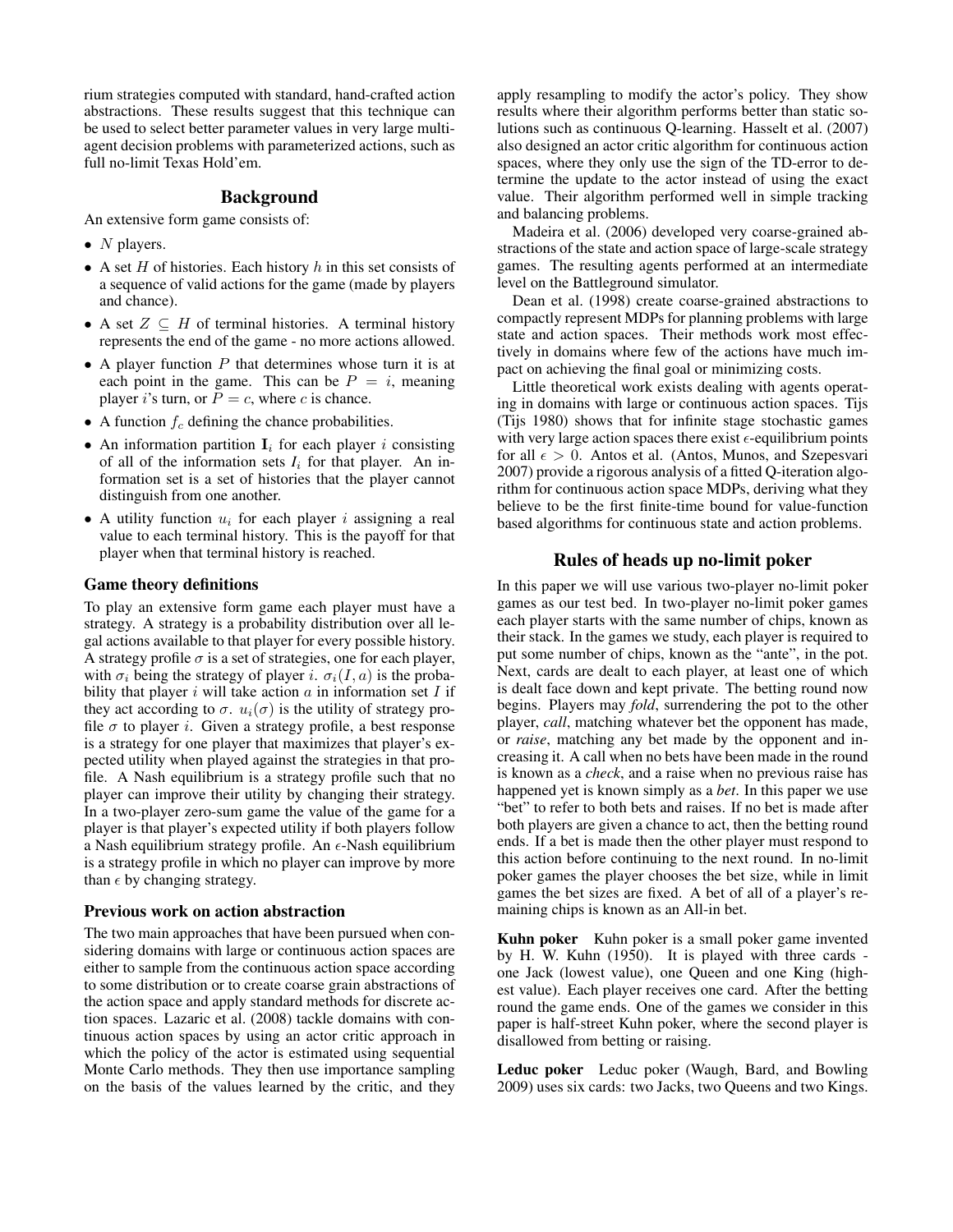Each player receives one card. After the first betting round a community card, shared by the players, is dealt and the second betting round begins. If neither player folds the winner is the player who can make the best two-card hand.

## The Multiplayer betting game transformation

We now define the multiplayer betting game transformation. It can be applied to domains with actions that have associated real or multi-valued parameters. In the case of poker, the action in question is a bet, and the multi-valued parameter is the size of the bet. These are combined to create a large number of possible actions of the form "bet x", where  $x$  is an integer between some minimum value and the stack size of the betting player. In the case of a trading agent, each of the actions buy and sell may have a parameter that specifies the amount. For brevity, we will use poker terminology throughout this paper.

At each decision point where betting is legal we remove most of the betting actions, leaving only an All-in action and a new action we refer to as "bet". The new bet action is then followed by another decision point for a new player, who we will refer to as a "bet sizing player". This player chooses between a low bet and a high bet, which we refer to as betting  $L$  or betting  $H$ , where these are expressed as fractions of a pot sized bet. At each decision point bet sizes are chosen by a different bet sizing player. The low and high bets can be different for each bet sizing player, with the only restrictions being that for each bet sizing player  $i L_i < H_i$ and  $L_i$  is at least a minimum bet. The new bet sizing players do not see any of the private cards, and each bet sizing player obtains the exact same payoffs as the player for whom they are choosing the bet. So instead of two players, the game has two teams. The decision of whether to bet  $L$  or  $H$  is private to the player that chose it - no other player in the game observes this action. In this paper we will refer to the two players that have fold, call, bet and All-in actions as player one and player two. **The Minitides between the size following a pair of the size between the size of the size between the potential between the size of the potential between the size between the potential between the size of the between the** 

Figure 1(a) shows a decision point for player one in a nolimit game with a 4 chip pot, 6 chips left in each stack and a minimum bet of 2. The corresponding decision point for the multiplayer betting version of this game is in Figure 1(b). Here circles represent player one, squares represent player two, the diamond is a bet sizing player, and we can choose any values of L and H such that  $L \ge 0.5$  and  $L < H \le 1.5$ .

Strategies to play the multiplayer betting game are almost the same size as an abstraction of the full no-limit game that, at each decision point where betting is legal, allows each player to make an All-in bet and one other bet. Strategies in the multiplayer betting game define exactly one extra parameter -  $P(H)$  - for each bet sizing player.

We define the effective bet size function

$$
B(P(H)) = (1 - P(H))L + P(H)H.
$$
 (1)

We used  $P(H) + P(L) = 1$  to eliminate  $P(L)$ .

Lemma 1. *For any fixed values of L and H and probability*  $P(H)$ <sub>i</sub> of player *i* betting H, the expected value of the pot *size after that bet for all players j such that*  $j \neq i$  *is equal* 



(b) Multiplayer betting game

Figure 1: Decision point in a no-limit game, and the multiplayer betting version of the same decision point.

*Proof.* After a bet of size L the pot size is  $p + pL$ , and after a bet of size H the pot size is  $p+pH$ . So the expected pot size is  $P(L)_{i}(p+pL) + P(H)_{i}(p+pH) = P(L)_{i}p + P(H)_{i}p+$  $P(L)_{i}pL + P(H)_{i}pH$ . Since  $P(L)_{i} + P(H)_{i} = 1$ , this is equivalent to  $p + ((1 - P(H)_i)L + P(H)_iH) p$ , and using Equation 1 we get  $p + B(P(H)<sub>i</sub>)p$ , as required.  $\Box$ 

Theorem 1. *For any given strategy profile* σ *of a multiplayer betting game*  $u_i(\sigma)$  *where*  $i = 1$  *or*  $i = 2$  *is equiv* $a$ lent to  $u_i(\sigma')$  in the abstract no-limit game with the same *stack sizes where at each corresponding decision point only bet sizes of*  $s = B(P(H))$  *and All-in are allowed, and*  $\sigma'_{i} = \sigma_{i}$  for  $i = 1, 2$ .

Here is a sketch of the proof of Theorem 1. For every terminal history  $z$  of the abstract game involving  $k$  betting actions there is a corresponding set  $Z$  of  $2^k$  terminal histories in the multiplayer betting game where players one and two make the same actions. For example, if  $k = 1$  there are two such histories, one where the betting player choses  $L$  and one where they choose  $H$ . The bet sizes in the abstract game correspond to the probabilities of choosing L or  $H$ , so, by Lemma 1, the pot size for history  $z$  is equal to the expected pot size for  $Z$ . Therefore, the utility of  $z$  equals the expected utility for all of  $Z$ . Since the probability of  $z$ is equal to the combined probability of histories in  $Z$ , the utility of a strategy in the abstract game is equal to the utility of the corresponding strategy in the multiplayer game for players one and two.

Theorem 1 allows us to map a given strategy profile  $\sigma$ for a multiplayer betting game to a strategy profile  $\sigma'$  in an abstract poker game, and the strategy has the same value in both games. Each different choice of  $P(H)$ <sub>i</sub> for each bet sizing player *i* corresponds to a different abstraction of the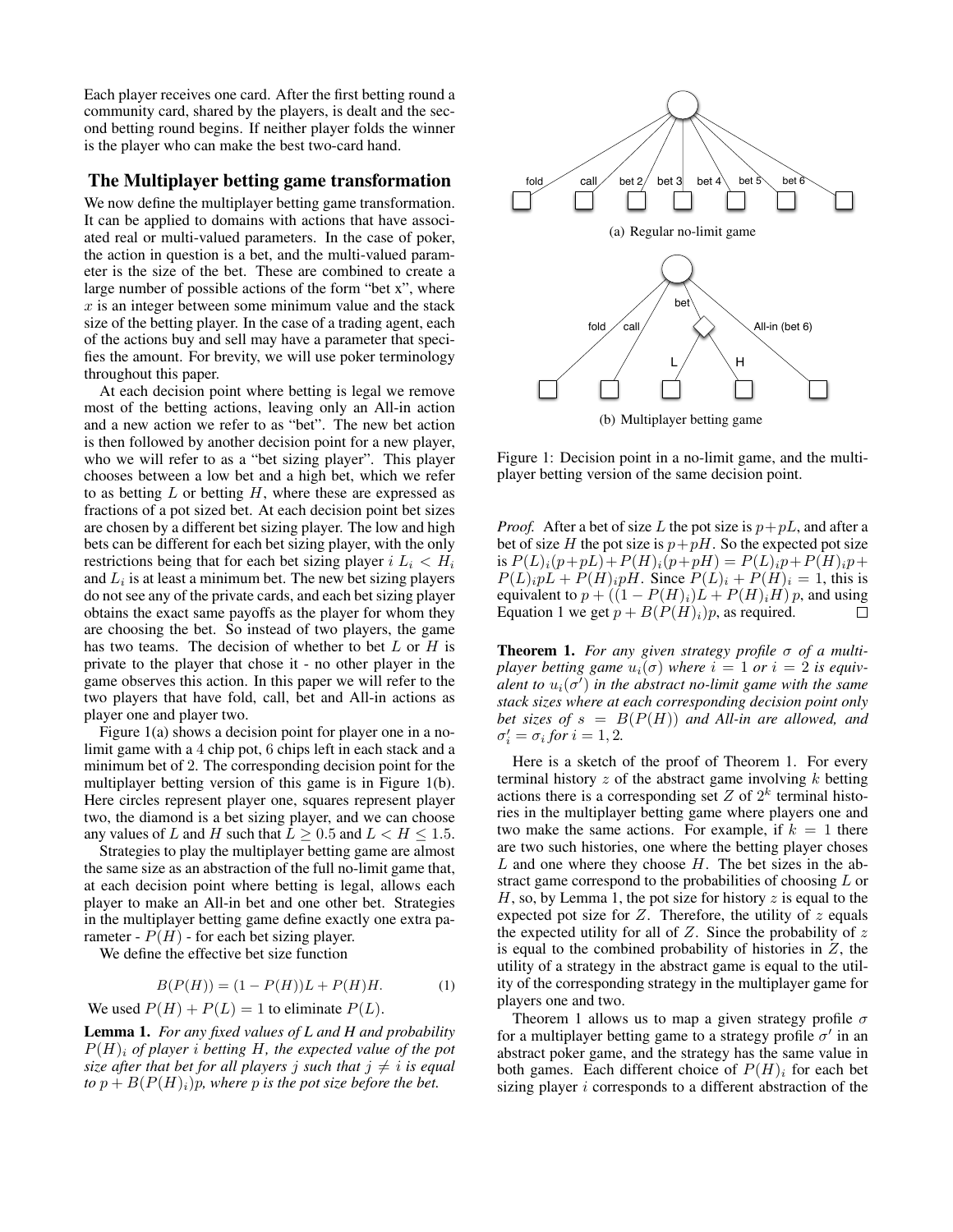no-limit game, making this choice of abstraction part of a player's strategy in the multiplayer betting game.

## Analysis in Kuhn poker

To illustrate the significance of this transformation we derive the Nash equilibrium solution of multiplayer no-limit halfstreet Kuhn poker. To do this we use analytical formulas previously derived for half-street Kuhn poker with fixed bet sizes that relate Nash equilibrium strategies to the bet size used.

In half-street Kuhn poker there are two non-dominated strategy parameters,  $P(b | j)$ , the probability that the first player bets with the Jack, and  $P(c | q)$ , the probability that the second player calls with the Queen. For any limit version of this game with antes of 0.5 and a fixed real-valued bet size s such that  $0 < s < 1$ , a strategy profile is a Nash equilibrium if and only if (Chen and Ankenman 2007)

$$
P(b | j) = \frac{1 - P(c | q)}{2} = \frac{s}{s + 1}
$$
 (2)

Consider the multiplayer betting version of this game. All bets in half-street Kuhn poker can be represented by an equivalent effective bet size  $B(P(H))$ . To find a Nash equilibrium for multiplayer betting half-street Kuhn poker we must obey Equation 2 where  $s = B(P(H))$ , and must also pick  $P(H)$  such that the bet sizing player cannot gain by choosing a different value. For this to be true we must have  $u_1(B(x)) \leq u_1(s)$ , thus  $u_1(B(x)) - u_1(s) \leq 0$  for all  $0 \leq x \leq 1$ . The only situations that affect this difference in utility for a given strategy profile  $\sigma$  are sequences that involve the bet being made and called, so

$$
u_1(B(x)) - u_1(s) = \left[\frac{P(b \mid k)}{3} \frac{P(c \mid q)}{2} - \frac{\left(\frac{P(b \mid j)}{3} \left(\frac{P(c \mid k) + P(c \mid q)}{2}\right)\right)}{2}\right] \left(B(x) - s\right)
$$

$$
= \left[\frac{P(c \mid q)}{6} - \frac{P(b \mid j)}{3} \left(\frac{1 + P(c \mid q)}{2}\right)\right] \left(B(x) - s\right) \le 0.
$$
(3)

The first term in the brackets on the right hand side is the probability player one bets, is called and wins, and the second term is the probability player one bets, is called and loses. It is dominated to check or fold the King so we have  $P(b \mid k) = 1$  and  $P(c \mid k) = 1$ . For this to be true for any  $B(x)$  we must have

$$
P(b | j) = \frac{P(c | q)}{1 + P(c | q)}.
$$
\n(4)

To have a Nash equilibrium in the multiplayer betting halfstreet Kuhn poker game we need to satisfy Equation 4 and Equation 2. So we have

$$
\frac{1 - P(c \mid q)}{2} = \frac{P(c \mid q)}{1 + P(c \mid q)},
$$
\n(5)

a quadratic to which the positive solution is

$$
P(c \mid q) = \sqrt{2} - 1. \tag{6}
$$

Plugging this into Equation 2 and solving for s we get

$$
s = \sqrt{2} - 1.\tag{7}
$$

So a Nash equilibrium strategy profile in the multiplayer betting half-street Kuhn game must define  $P(H)$  such that  $B(P(H)) = s = \sqrt{2} - 1.$ 

Chen and Ankenman also show that the value of halfstreet Kuhn poker to the betting player as a function of bet size  $s$  is given by

$$
V(s)_1 = \frac{s(1-s)}{6(1+s)}\tag{8}
$$

Figure 2 shows a plot of this function from  $s = 0$  to  $s =$ 1. Each point on this curve represents the game value for a given bet size s. For every point on the x-axis the Nash equilibrium strategy profile may be completely different.



Figure 2: Half-street Kuhn poker game value per bet size.

√ Chen and Ankenman show that the curve peaks at  $s =$  $2 - 1$ , thus the Nash equilibrium in no-limit half-street Kuhn poker uses this bet size. This is the same as Equation 7, and thus the choices of  $P(b | j)$  and  $P(c | q)$  must be the same in both games. If we can find the Nash equilibrium for multiplayer betting half-street Kuhn poker and map it to a strategy profile for the equivalent abstract nolimit game, then player one will obtain the same game value as in no-limit half-street Kuhn poker. Later in the paper we present our new algorithm that finds improved strategies in multiplayer betting games. First we will show the results of applying this algorithm to a number of poker games.

### Computing abstractions for no-limit Kuhn

Applying the algorithm given below, we computed abstractions for three variants of the small poker game Kuhn poker. We then compared the bet sizes we found with existing analytical results (Chen and Ankenman 2007).

For multiplayer betting half-street Kuhn poker our algorithm obtained  $B(P(H)) = 0.414$ , the bet size for the Nash equilibrium strategy profile of the full no-limit game.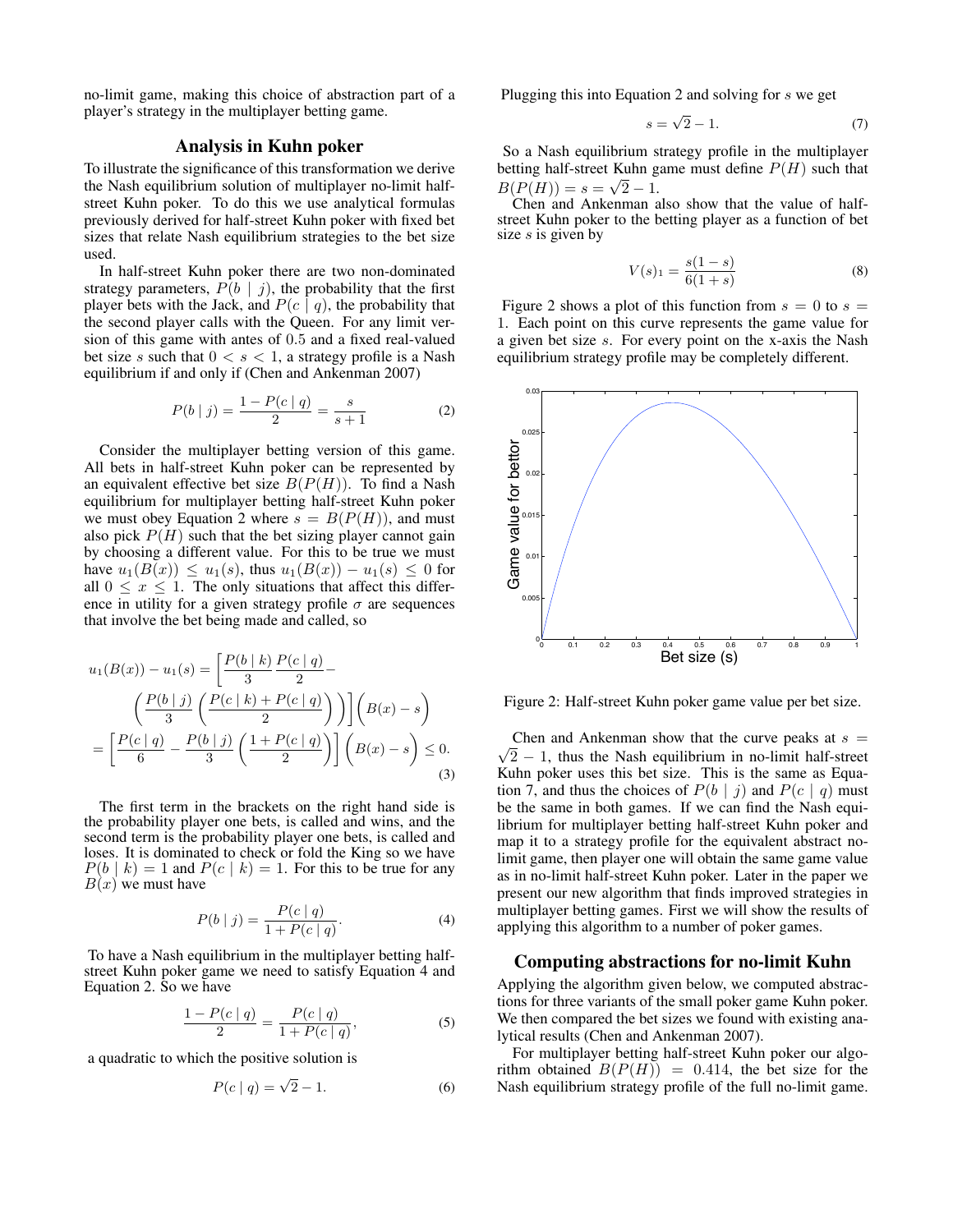For cases where  $H < 0.414$  the algorithm converged with  $P(H) = 1$ . Figure 2 shows that this is the bet size with the highest game value for the bettor. For choices of  $L > 0.414$ we obtained  $P(H) = 0$ . Next we tested our algorithm on the larger game of no-limit Kuhn poker where each player may make a bet but not raise. The bet sizes used by Nash equilibrium strategies are  $s = 0.414$  for player one and  $s = 0.509$  for player two (Chen and Ankenman 2007). Again the algorithm converged, with effective bet sizes of  $B(P(H)) = 0.414$  and  $B(P(H)) = 0.509$  for teams one and two respectively. Finally we looked at the full no-limit Kuhn poker game, where both players can bet and raise indefinitely. As with the previous two games, the bet sizes defining the Nash equilibria are quite unintuitive. The bet sizes are 0.252 for player one's initial bet, 0.542 for player two's bet if player one checks, and the minimum legal raise if player two raises in response to a player one bet (Chen and Ankenman 2007). Using  $L = 0.1$  and  $H = 0.3$  for player one's bet and  $L = 0.4$  and  $H = 0.6$  for player two's first bet our algorithm correctly found the 0.252 and 0.542 bet sizes, and for all ranges that we tried for the player two raise, our algorithm set  $\overline{P}(H) = 0$ .

#### Finding bet sizes in larger games

Results in the previous section are from games for which analytical solutions were known, providing a gold standard for evaluating our algorithm. For larger games such as Leduc poker we have neither an analytical expression for the Nash equilibrium, nor can we solve the full no-limit game using current techniques. In order to study such games, our first step is to determine an action abstraction to use as a baseline against which to compare our results. We then find an  $\epsilon$ -Nash equilibrium using existing techniques, such as the CFR algorithm (Zinkevich et al. 2008), and obtain tight bounds on the game value. Next we create two multiplayer betting games by making one player use the baseline action abstraction and assigning bet sizing players to determine the bets for the other player. We then apply our algorithm to these games, and we use the results to create abstractions by assigning the bet size given by  $B(P(H)_i)$  for every bet sizing player  $i$ . We create abstractions with large antes (keeping the ratio of the antes to the stack size constant) and round  $B(P(H)<sub>i</sub>)$  to the nearest chip. We can then get best responses values within these new abstractions, which we can use to determine the game values of each abstraction relative to the others.

#### Results on Leduc poker

A standard betting abstraction for no-limit games is to allow fold, call, pot bet, and All-in bet actions everywhere (Gilpin, Sandholm, and Sorensen 2008). We used this as our baseline abstraction for Leduc poker. As described above we created two multiplayer betting games, each time replacing the pot bets with bet sizing players with  $L = 0.8$  and  $H = 1.5$ (but leaving the All-in actions in the games). We allowed a maximum of two raises per round for both the baseline Leduc game and the multiplayer betting games. All games were played using antes, with stacks of 400 antes each.

Without any action abstraction, using antes of 1 for each player this game has approximately  $10^{11}$  states and  $10^{11}$ action sequences. Due to the large number of action sequences, state of the art  $\epsilon$ -Nash equilibrium solvers are unable to solve the game directly, as it would take up at least 1480 gigabytes of memory. The abstractions we are looking for allow for one bet after every different sequence of actions, producing games with 12 bets for each player. These abstractions have only 1800 states and 4518 action sequences, with the multiplayer betting version of them having just 24 more states - one for each bet. This illustrates one of the strengths of our approach; by considering bet sizes over a range, our algorithm uses a small number of states to search over a large portion of the full game's state space, constantly moving the bet sizes in a direction that increases overall utility for the player making the bet.

A typical run of the CFR algorithm consists of 200 million iterations or more to ensure convergence. For the abstract games we created, it took only 15 million iterations for the best response values to stabilize. When run for more iterations the game value of the abstractions improved very little. Our algorithm runs slower on the multiplayer betting games than CFR does on an equivalent sized abstraction, as there are more action sequences. We run the algorithm until we see diminishing returns, in this case 15 million iterations, and then create the appropriate abstraction and run CFR on that game up to the desired level of convergence. In all three cases we ran CFR for one billion iterations on the abstractions to obtain very tight bounds. We obtained game values of −0.060 antes for player one's new betting abstraction,  $-0.072$  for the baseline abstraction, and  $-0.078$  for player two's new betting abstraction. The abstractions chosen for player one and two represent respective 12% and 7.7% improvements over the baseline abstraction. Game values are expressed as utilities for player one, so a smaller value is better for player two.

Consider the bet sizes used in these new abstractions. If a bet is never made, or the opponent always folds when the bet is made, then the size of the bet does not affect the utility. This was the case for two of the bets for player one, and four of the bets for player two. Table 1 shows the ranges in which the other 18 bets lie. We divided the  $L = 0.8$  and  $H = 1.5$ range into seven ranges of width 0.1, and as we can see there are a large number of different bet sizes used, one or more in every one of these 0.1 width ranges, with the exception of 1.3 − 1.4. This illustrates the complexity of the abstractions we found - a wide range of bet sizes are used, something which is difficult to model using expert knowledge.

Figure 3 shows a graph of three bet sizes chosen by the algorithm over time. Each bet size is relatively stable after 15 million iterations, which is consistent with the fact that the game values of the new abstractions do not improve much beyond this point. The action sequences leading up to these bets are given in the legend of Figure 3 and are represented as follows: "c" stands for check/call, "b" is bet and "r" is raise. The "/" indicates the dealing of the community card. The fact that the bet size made after the "cbrc/c" sequence is smaller than the other two agrees with our expectations based on poker theory. This is because of the three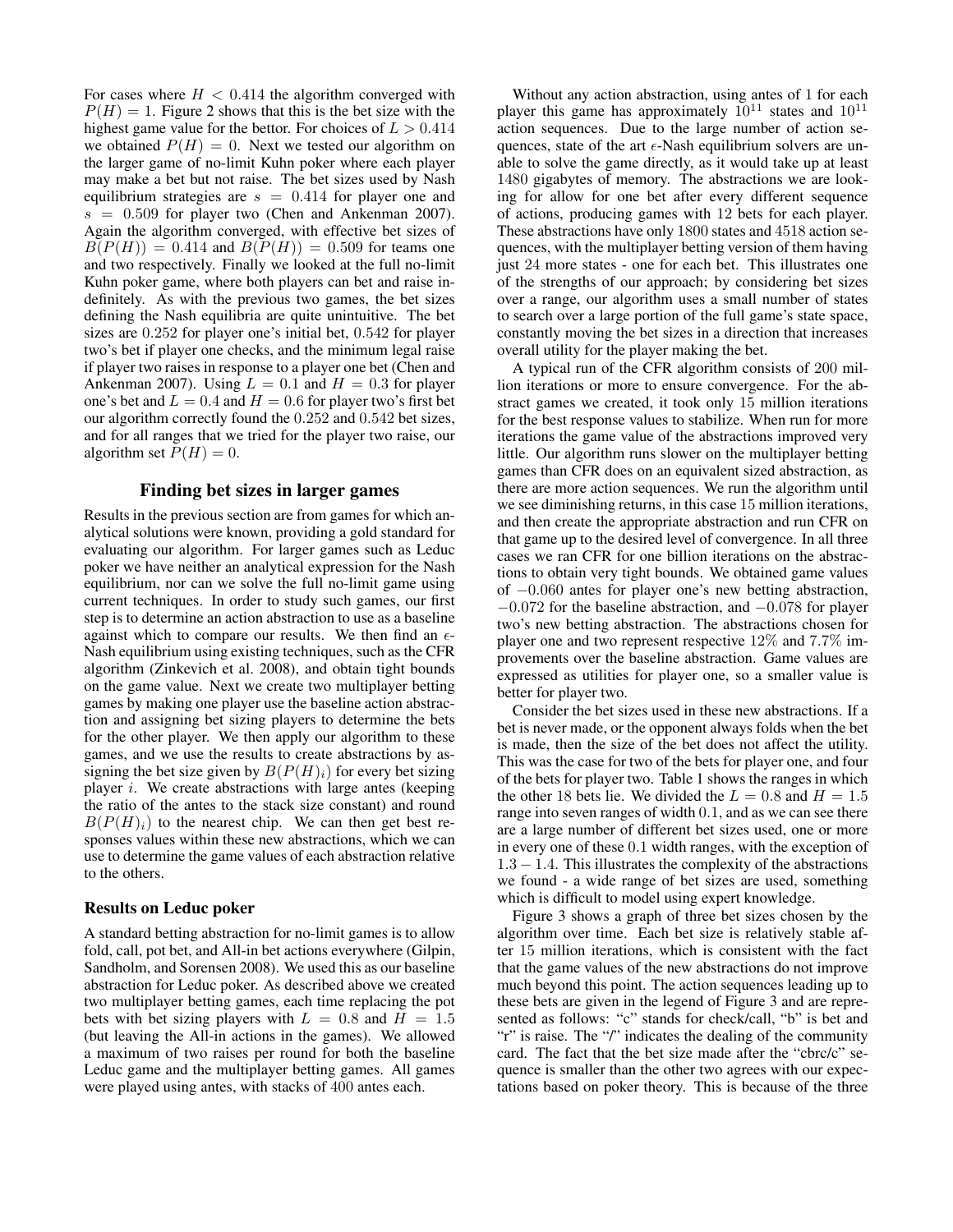| Range                  | # Bets |
|------------------------|--------|
| $0.8 - 0.9$            |        |
| $\overline{0.9} - 1.0$ |        |
| $1.0 - 1.1$            | 3      |
| $1.1 - 1.2$            |        |
| $1.2 - 1.3$            |        |
| $1.3 - \sqrt{1.4}$     |        |
| $1$ .<br>$-1.5$        |        |

Table 1: Distribution of bet sizes found.

sequences this one represents the most threat from the opponent: they check-raised before the community card, which represents a stronger hand than simply betting, as they do in the other two sequences. In general the stronger the opponent's distribution of possible hands is relative to ours, the smaller we expect our bet size should be.



Figure 3: Three different bet sizes as determined by our algorithm over a run of 20 million iterations.

### Finding multiplayer betting games strategies

Consider repeated playing of an extensive-form game. Let  $\sigma^t(I, a)$  be the probability of taking action a at information set I on iteration t.  $A(I)$  is the set of actions available at information set I.  $R_i^t(I, a)$  is the regret for player i of not taking action a at information set I, and  $R_i^+(I, a) =$  $\max(R_i^t(I, a), 0)$ . Regret matching chooses actions at each information set as follows (Zinkevich et al. 2008):

$$
\sigma_i^{t+1}(I, a) = \begin{cases}\n\frac{R_i^+(I, a)}{\sum_{a \in A(I)} R_i^+(I, a)} & \text{if } \sum_{a \in A(I)} R_i^+(I, a) > 0 \\
\frac{R_i^+(I, a)}{|A(I)|} & \text{otherwise.} \n\end{cases}
$$
\n(9)

CFR uses regret matching to choose actions for every player at every information set. Due to Theorem 1 we know

that if we can minimize regret for players in the abstract game given by setting  $s_i = B(\overline{P(H)}_i^T)$  $\overline{P(H)}_i^T$ ), where  $\overline{P(H)}_i^T$  $\overline{i}$  is the average of all  $P(H)^t_i$  choices made by bet sizing player i up to time  $t = T$ , then regret will be minimized for players one and two in the multiplayer betting game as well. We tried applying CFR directly to the multiplayer betting version of some small poker games, but it did not converge. When CFR is applied to a two player zero-sum game the average of the strategy profiles used each iteration up to time  $T$ converges, but the individual strategy profiles used on each iteration do not. With this in mind we decided to try continuing to use Equation 9 to minimize regret for players one and two, but using a smoother regret minimizing algorithm to choose new values of  $P(H)^t_i$  each iteration, moving each effective bet size  $s_i^t = B(P(H)_i^t)$  small amounts in a direction that minimizes regret for player  $i$ . There are many different possible ways to achieve this, and of all the ones we tested the following performed the best:

$$
s_i^{t+1} = \begin{cases} \frac{(t-1)s_i^{t-1} + sr_i^t}{t} & \text{if } t < N\\ \frac{(N-1)s_i^{t-1} + sr_i^t}{N} & \text{otherwise} \end{cases}
$$
 (10)

where  $s_i^t$  is the effective bet size player i plays on iteration t,  $sr_i^t$  is the effective bet size player i would play on iteration t if we used Equation 9 to choose  $P(H)^{t}_{i}$ , and N is a constant. Having  $s_i^{t+1}$  we combine Equation 1 with Equation 10 to determine  $P(H)_{i}^{t+1}$ . We can see that up to iteration  $t = N$ the effective bet size chosen by this algorithm is simply the average of all the effective bet sizes that Equation 9 would have picked each iteration. Using this average makes the movement of the effective bet size from iteration to iteration much smoother. After time  $t = N$  we still use the average of all past choices of regret matching, but we weight the effective bet size of the latest choice by  $1/N$ . This ensures that the effective bet size continues to move some minimal amount in a direction that minimizes regret.

This algorithm produced an  $\epsilon$ -Nash equilibrium for multiplayer betting half-street Kuhn poker using  $N = \infty$ . In larger Kuhn games, however,  $N = \infty$  causes the effective bet size played each iteration to converge before the average strategies for players one and two. We found that a setting of  $N = 10000$  for all bet sizing players worked well in all test cases, and this is the value used to produce all of the results presented earlier. Tuning of this parameter should lead to improved performance, and we will consider this as we apply our technique to more and more complex domains.

#### Conclusion

The problem of effectively abstracting the action space of large extensive form games has been largely ignored. Agents created to operate in huge domains such as no-limit poker, where the action space is much larger than the state space, have typically tried to avoid this problem by using simple hand crafted abstractions. Researchers have instead focused on developing  $\epsilon$ -Nash solvers as well as techniques to abstract the state space of the game. Our results complement that research by presenting a technique that can be applied to find quality abstractions of the action space.